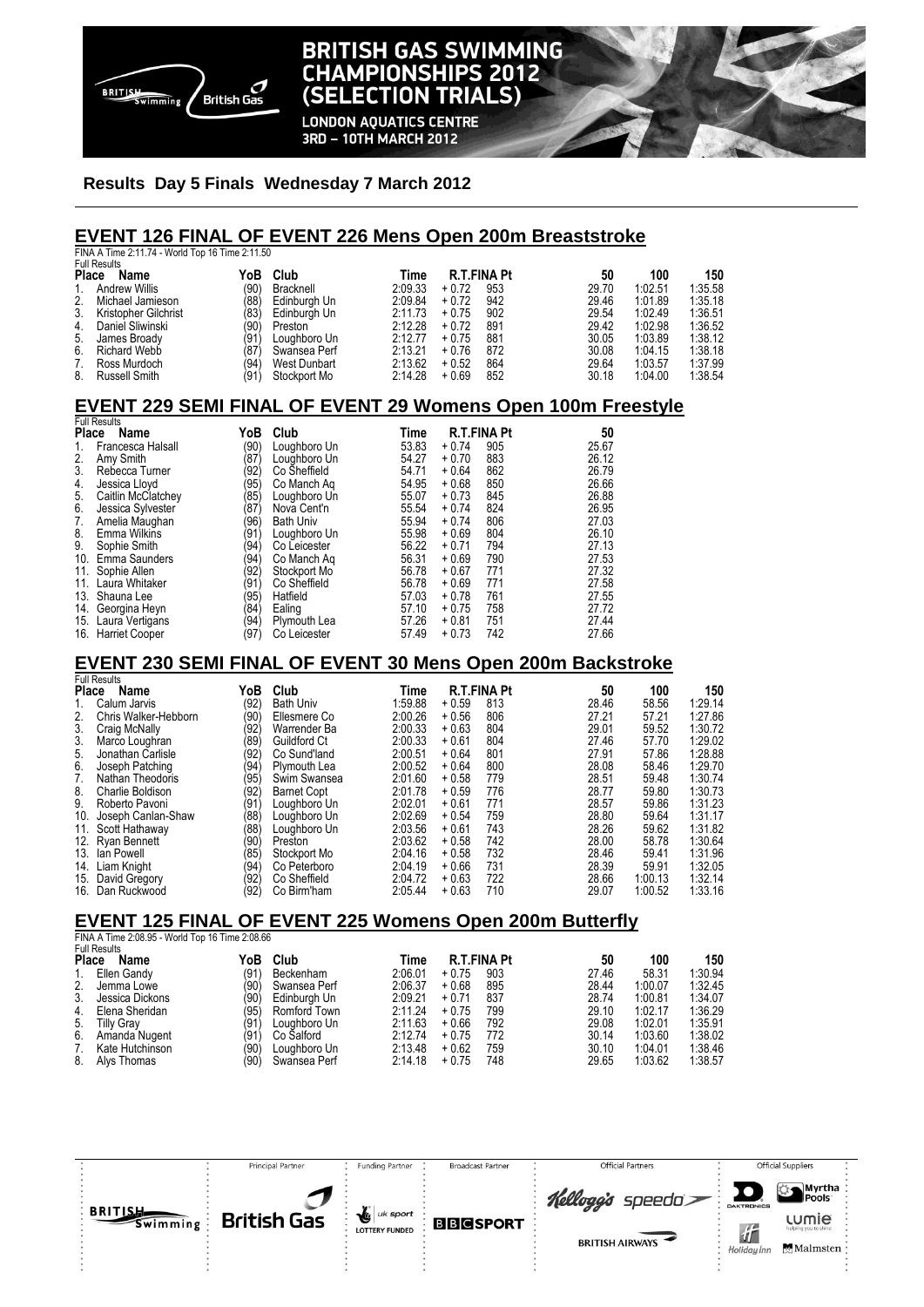

# **BRITISH GAS SWIMMING CHAMPIONSHIPS 2012** (SELECTION TRIALS)

**LONDON AQUATICS CENTRE** 3RD - 10TH MARCH 2012

## **Results Day 5 Finals Wednesday 7 March 2012**

| <b>EVENT 124 FINAL OF EVENT 224 Mens Open 100m Freestyle</b>              |      |                  |         |                                  |       |         |         |  |
|---------------------------------------------------------------------------|------|------------------|---------|----------------------------------|-------|---------|---------|--|
| FINA A Time 48.82 - World Top 16 Time 48.62<br><b>Full Results</b>        |      |                  |         |                                  |       |         |         |  |
| Place<br>Name                                                             | YoB  | Club             | Time    | <b>R.T.FINA Pt</b>               | 50    |         |         |  |
| 1.<br>Simon Burnett                                                       | (83) | Windsor          | 49.33   | $+0.70$<br>859                   | 23.70 |         |         |  |
| 2.<br>James Disney-May                                                    | (92) | Millfield        | 49.48   | $+0.66$<br>852                   | 23.66 |         |         |  |
| 3.<br>Craig Gibbons                                                       | (85) | Maxwell          | 49.49   | 851<br>$+0.71$                   | 23.52 |         |         |  |
| 4.<br>Adam Brown                                                          | (89) | Hatfield         | 49.51   | 850<br>$+0.83$                   | 23.24 |         |         |  |
| 5.<br><b>Robert Renwick</b>                                               | (88) | Co Glasgow       | 49.62   | 844<br>$+0.72$                   | 23.90 |         |         |  |
| 5.<br>Ross Davenport                                                      | (84) | Loughboro Un     | 49.62   | $+0.69$<br>844                   | 23.89 |         |         |  |
| 7.<br><b>Grant Turner</b>                                                 | (89) | Loughboro Un     | 50.13   | 819<br>$+0.76$<br>$+0.60$<br>811 | 23.60 |         |         |  |
| 8.<br><b>Jak Scott</b>                                                    | (91) | StirlingSwim     | 50.29   |                                  | 24.08 |         |         |  |
| <b>EVENT 231 SEMI FINAL OF EVENT 31 Womens Open 200m Breaststroke</b>     |      |                  |         |                                  |       |         |         |  |
| <b>Full Results</b>                                                       |      |                  |         |                                  |       |         |         |  |
| Place Name                                                                | YoB  | Club             | Time    | <b>R.T.FINA Pt</b>               | 50    | 100     | 150     |  |
| 1.<br><b>Stacey Tadd</b>                                                  | (89) | <b>Bath Univ</b> | 2:27.60 | $+0.78$<br>855                   | 33.56 | 1:10.90 | 1:49.29 |  |
| 2.<br>Molly Renshaw                                                       | (96) | Derventio        | 2:29.39 | $+0.74$<br>825                   | 34.55 | 1:12.17 | 1:50.74 |  |
| 3.<br>Hannah Miley                                                        | (89́ | Garioch          | 2:30.31 | 810<br>$+0.74$                   | 34.30 | 1:12.87 | 1:51.42 |  |
| 4.<br>Carmella Kitching                                                   | (94) | Ortus Lon        | 2:31.43 | 792<br>$+0.76$                   | 34.57 | 1:13.31 | 1:52.22 |  |
| 5.<br>Kerry Buchan                                                        | (87) | Edinburgh Un     | 2:31.47 | $+0.80$<br>791                   | 33.94 | 1:12.26 | 1:51.70 |  |
| 6.<br>Chloe Bean                                                          | (95) | Guildford Ct     | 2:32.09 | 781<br>$+0.72$                   | 34.80 | 1:13.71 | 1:52.66 |  |
| 7.<br>Emma Bird                                                           | (91) | Edinburgh Un     | 2:32.16 | $+0.76$<br>780                   | 34.04 | 1:12.31 | 1:52.01 |  |
| 7.<br>Siobhan-Marie O'Connor                                              | (95) | <b>Bath Univ</b> | 2:32.16 | $+0.71$<br>780                   | 33.53 | 1:11.68 | 1:51.38 |  |
| 7.<br>Sophie Taylor                                                       | (96) | Co Leeds         | 2:32.16 | $+0.77$<br>780                   | 34.21 | 1:12.95 | 1:52.82 |  |
| 10.<br><b>Chloe Tutton</b>                                                | (96′ | Co Cardiff       | 2:32.94 | 769<br>$+0.69$                   | 34.67 | 1:13.34 | 1:53.05 |  |
| 11.<br>Emily Jones                                                        | (95) | Garioch          | 2:33.48 | 760<br>$+0.72$                   | 34.38 | 1:13.15 | 1:52.79 |  |
| 12.<br>Kate Hutchinson                                                    | (90) | Loughboro Un     | 2:33.57 | 759<br>$+0.68$                   | 35.66 | 1:14.95 | 1:54.57 |  |
| 13.<br>Georgina Evans                                                     | (96) | Co Liverpool     | 2:34.31 | 748<br>$+0.72$                   | 34.42 | 1:13.31 | 1:54.23 |  |
| 14. Rachael Wilson                                                        | (88) | Derwentside      | 2:35.23 | $+0.79$<br>735                   | 34.88 | 1:14.54 | 1:54.66 |  |
| Jessica Chadwick<br>15.                                                   | (94) | Preston          | 2:36.97 | $+0.81$<br>711                   | 34.40 | 1:14.02 | 1:54.99 |  |
| 16. Shannon Loder                                                         | (94) | Preston          | 2:37.84 | 699<br>$+0.88$                   | 35.16 | 1:14.66 | 1:55.71 |  |
|                                                                           |      |                  |         |                                  |       |         |         |  |
| EVENT 231 SEMI FINAL OF EVENT 31 Womens Open 200m Breaststroke - Swim-Off |      |                  |         |                                  |       |         |         |  |

|       | Full Results              |      |                  |         |             |     |       |         |         |  |  |
|-------|---------------------------|------|------------------|---------|-------------|-----|-------|---------|---------|--|--|
| Place | Name                      | YoB  | Club             | Time    | R.T.FINA Pt |     | 50    | 100     | 150     |  |  |
|       | 1. Siobhan-Marie O'Connor | (95) | <b>Bath Univ</b> | 2:33.61 | $+0.92$     | 759 | 33.95 | 1:13.03 | 1:52.89 |  |  |
|       | 2. Emma Bird              | (91) | Edinburah Un     | 2:34.57 | + 0.76      | 744 | 34.35 | 1:13.86 | 1.54.42 |  |  |
|       | 3. Sophie Taylor          | (96) | Co Leeds         | 2:35.34 | $+0.82$     | 733 | 34.75 | 1:14.33 | 1:55.27 |  |  |

# **EVENT 232 SEMI FINAL OF EVENT 32 Mens Open 200m IM**

| <b>Full Results</b>            |      |              |         |         |                    |       |       |         |
|--------------------------------|------|--------------|---------|---------|--------------------|-------|-------|---------|
| <b>Place</b><br>Name           | YoB  | Club         | Time    |         | <b>R.T.FINA Pt</b> | 50    | 100   | 150     |
| leuan Lloyd                    | (93) | Co Cardiff   | 1:59.39 | $+0.71$ | 872                | 25.61 | 56.70 | 1:31.31 |
| 2.<br>James Goddard            | (83) | Stockport Mo | 2:00.55 | $+0.65$ | 847                | 25.42 | 54.63 | 1:29.49 |
| 3.<br>Joseph Roebuck           | (85) | Loughboro Un | 2:01.15 | $+0.70$ | 835                | 25.48 | 56.67 | 1:31.08 |
| Daniel Wallace<br>4.           | (93) | Warrender Ba | 2:01.41 | $+0.67$ | 830                | 26.15 | 57.35 | 1:32.20 |
| Roberto Pavoni<br>5.           | (91  | Loughboro Un | 2:01.72 | $+0.65$ | 823                | 26.51 | 58.03 | 1:32.70 |
| 6.<br>Lewis Coleman            | (92  | Co Sheffield | 2:02.27 | $+0.73$ | 812                | 26.02 | 57.97 | 1:32.73 |
| <b>Thomas Greenfield</b><br>7. | (89  | Co Cardiff   | 2:03.09 | $+0.69$ | 796                | 26.25 | 58.07 | 1:34.68 |
| Adam Harrington<br>7.          | (91  | Loughboro Un | 2:03.09 | $+0.72$ | 796                | 26.33 | 57.66 | 1:33.51 |
| Xavier Mohammed<br>9.          | (90) | Co Cardiff   | 2:03.35 | $+0.69$ | 791                | 26.73 | 58.29 | 1:33.92 |
| 10.<br>Jonathan Hill           | (92) | Plymouth Lea | 2:03.97 | $+0.71$ | 779                | 26.29 | 57.90 | 1:34.45 |
| Matthew Johnson<br>11.         | (95) | Co Sheffield | 2:04.17 | $+0.69$ | 775                | 26.63 | 58.48 | 1:35.07 |
| 12.<br>Thomas Litten           | (92) | Rushmoor Ryl | 2:04.60 | $+0.62$ | 767                | 26.08 | 58.39 | 1:35.25 |
| 13.<br>Alexander Jones         | (91  | Co Leeds     | 2:04.75 | $+0.75$ | 765                | 26.70 | 59.17 | 1:35.74 |
| Mark Szaranek<br>14.           | (95) | Carnegie     | 2:05.65 | $+0.68$ | 748                | 26.53 | 59.36 | 1:36.61 |
| Max Litchfield<br>15.          | (95) | Donc Dartes  | 2:05.75 | $+0.65$ | 747                | 27.38 | 58.43 | 1:35.53 |
| 16.<br>Thomas Barton           | (94  | Co Liverpool | 2:07.25 | $+0.67$ | 720                | 27.01 | 59.92 | 1:37.80 |

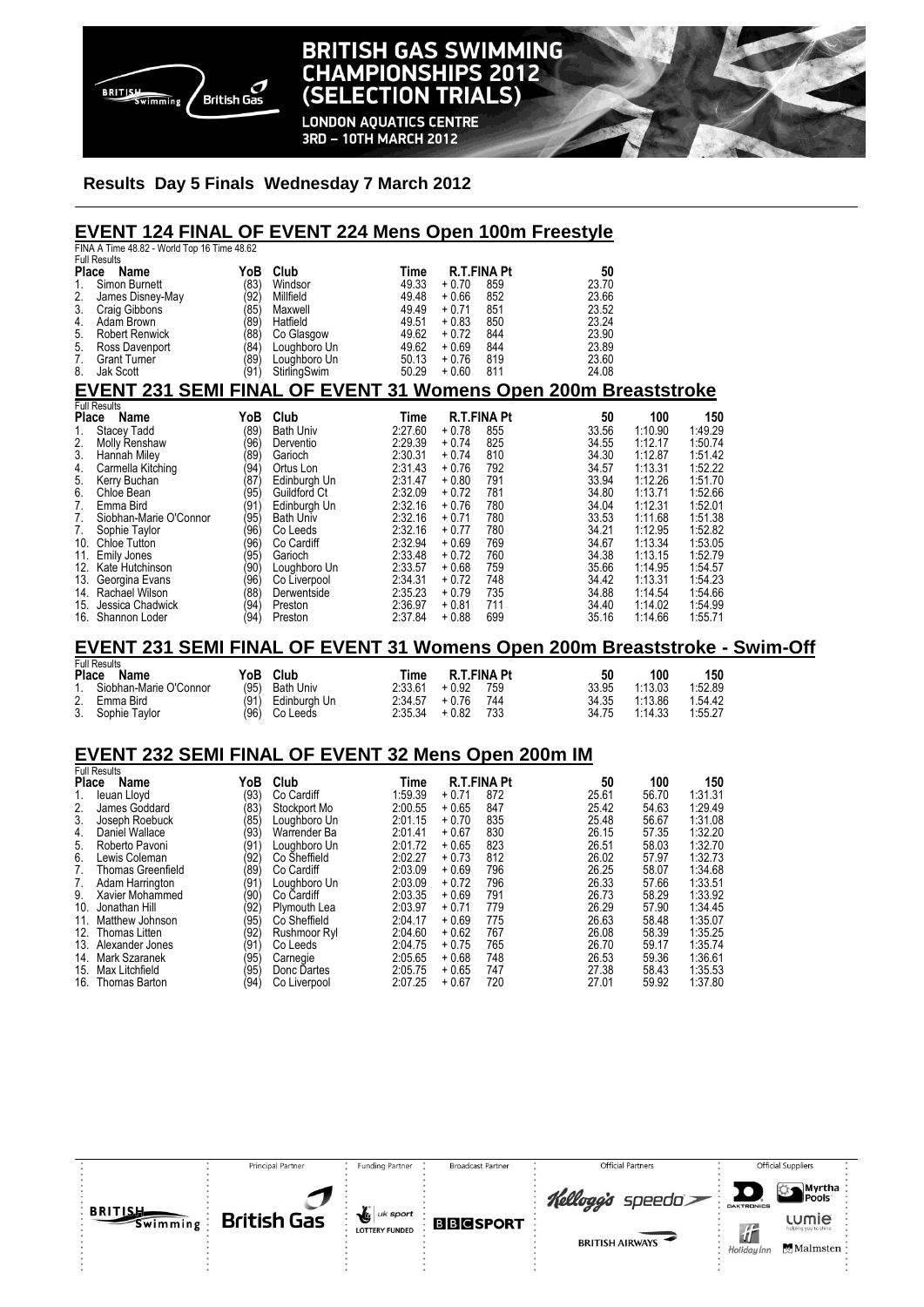

# **BRITISH GAS SWIMMING CHAMPIONSHIPS 2012** (SELECTION TRIALS)

**LONDON AQUATICS CENTRE** 3RD - 10TH MARCH 2012

#### **Results Day 5 Finals Wednesday 7 March 2012**

# **EVENT 134 FINAL OF EVENT 34 Mens MC 50m Butterfly**

|       | Multi-Disability by British Disability Points |      |                    |      |       |         |                     |  |  |  |  |
|-------|-----------------------------------------------|------|--------------------|------|-------|---------|---------------------|--|--|--|--|
| Place | Name                                          | YoB  | Club               | Cat. | Time  |         | <b>R.T.BDPoints</b> |  |  |  |  |
| 1.    | Sascha Kindred                                | (77) | Leominster         | 6    | 32.66 | $+0.82$ | 838                 |  |  |  |  |
| 2.    | <b>Matthew Walker</b>                         | 78)  | Marple             |      | 33.41 | $+0.96$ | 751                 |  |  |  |  |
| 3.    | Josef Craig                                   | (97) | South Tyne         |      | 34.51 | $+0.71$ | 682                 |  |  |  |  |
| 4.    | Sam Bradley                                   | (93) | Team Luton         |      | 34.99 | $+0.94$ | 654                 |  |  |  |  |
| 5.    | Andrew Mullen                                 | (96) | Ren 96             | 5    | 40.88 | $+0.88$ | 592                 |  |  |  |  |
| 6.    | Alexander Goodman                             | (91) | Portsmouth N       |      | 38.50 | $+0.79$ | 491                 |  |  |  |  |
| 7.    | W Holland-Leavens                             | '90) | Co Salford         | 6    | 39.09 | $+0.94$ | 489                 |  |  |  |  |
| 8.    | Lyndon Longhorne                              | '95) | <b>Wear Valley</b> | 5    | 50.37 | $+0.66$ | 317                 |  |  |  |  |

# **EVENT 133 FINAL OF EVENT 33 Womens MC 50m Butterfly**

| Multi-Disability by British Disability Points |                      |  |                                   |      |      |                |                     |  |  |  |  |
|-----------------------------------------------|----------------------|--|-----------------------------------|------|------|----------------|---------------------|--|--|--|--|
|                                               | Place Name           |  | YoB Club                          | Cat. | Time |                | <b>R.T.BDPoints</b> |  |  |  |  |
|                                               | 1. Susannah Rodgers  |  | $(83)$ Otter                      |      |      | 36.64 + 0.82   | 833                 |  |  |  |  |
|                                               | 2. Elizabeth Johnson |  |                                   | 6.   |      | $45.36 + 0.85$ | 609                 |  |  |  |  |
|                                               | 3. Jan Langton       |  | (85) Bath Univ<br>(86) Kelly Coll | 6.   |      | $46.65 + 1.09$ | 559                 |  |  |  |  |

## **EVENT 136 FINAL OF EVENT 36 Mens MC 100m Butterfly**

| Multi-Disability by British Disability Points |                 |      |              |      |         |         |                     |       |
|-----------------------------------------------|-----------------|------|--------------|------|---------|---------|---------------------|-------|
| <b>Place</b>                                  | Name            | YoB  | Club         | Cat. | Time    |         | <b>R.T.BDPoints</b> | 50    |
| 1.                                            | Rafael Bagott   | (97) | Newburn      | 13   | 1:01.40 | $+0.83$ | 812                 | 28.33 |
| 2.                                            | James Clegg     | '94) | Tranent      | 12.  | 1:01.46 | $+0.67$ | 794                 | 28.57 |
| 3.                                            | James Hollis    | (94) | Epping For't | 10   | 1:00.92 | $+0.63$ | 776                 | 28.37 |
| 4.                                            | Stefan Hoggan   | (92) | Carnegie     | 9    | 1:05.05 | $+0.74$ | 759                 | 30.47 |
| 5.                                            | Sean Fraser     | '90) | Warrender Ba | 8    | 1:06.34 | $+0.90$ | 757                 | 30.79 |
| 6.                                            | David Ellis     | '86) | Co Manch Ag  | 13   | 1:03.11 | $+0.73$ | 748                 | 28.40 |
| 7.                                            | Robert Welbourn | (87) | Swansea Perf | 10   | 1:02.16 | $+0.77$ | 731                 | 29.05 |
| 8.                                            | Dervis Konuralp | (80  | Greenw Bo Ma | 13   | 1:04.22 | $+0.73$ | 710                 | 28.73 |

# **EVENT 135 FINAL OF EVENT 35 Womens MC 100m Butterfly**  Multi-Disability by British Disability Points

|             | <b>INCHE DISCOTTLY DY DITEST DISCOTTLY I UTILS</b> |      |              |      |            |         |                     |       |
|-------------|----------------------------------------------------|------|--------------|------|------------|---------|---------------------|-------|
|             | Place Name                                         | YoB  | Club         | Cat. | Time       |         | <b>R.T.BDPoints</b> | 50    |
| $1_{\cdot}$ | Eleni Papadopoulos                                 | (92) | Co Manch Ag  |      | 10 1:13.07 | $+0.69$ | 808                 | 33.39 |
|             | 2. Stephanie Millward                              | (81) | Swansea Perf |      | 9 1:11.96  | $+0.80$ | 798                 | 33.11 |
| 3.          | Gemma Almond                                       | (93) | Swansea Perf |      | 10 1:13.89 | $+0.82$ | 781                 | 33.97 |
| 4.          | <b>Tully Kearney</b>                               | (97) | Roval Wolv   |      | 10 1:15.46 | $+0.76$ | 734                 | 35.52 |
|             | 5. Hannah Russell                                  | (96) | Guildford Ct |      | 12 1:11.70 | $+0.79$ | 682                 | 32.41 |
| 6.          | Claire Cashmore                                    | (88) | Co Leeds     |      | 9 1:15.98  | $+0.69$ | 678                 | 34.64 |
| 7.          | Emma Hollis                                        | (92) | Loughboro Un |      | 8 1:24.84  | $+0.84$ | 602                 | 38.98 |
| 8.          | Chloe Buck                                         | (97) | Team Jorvik  |      | 9 1:19.28  | $+0.92$ | 597                 | 36.94 |
|             |                                                    |      |              |      |            |         |                     |       |